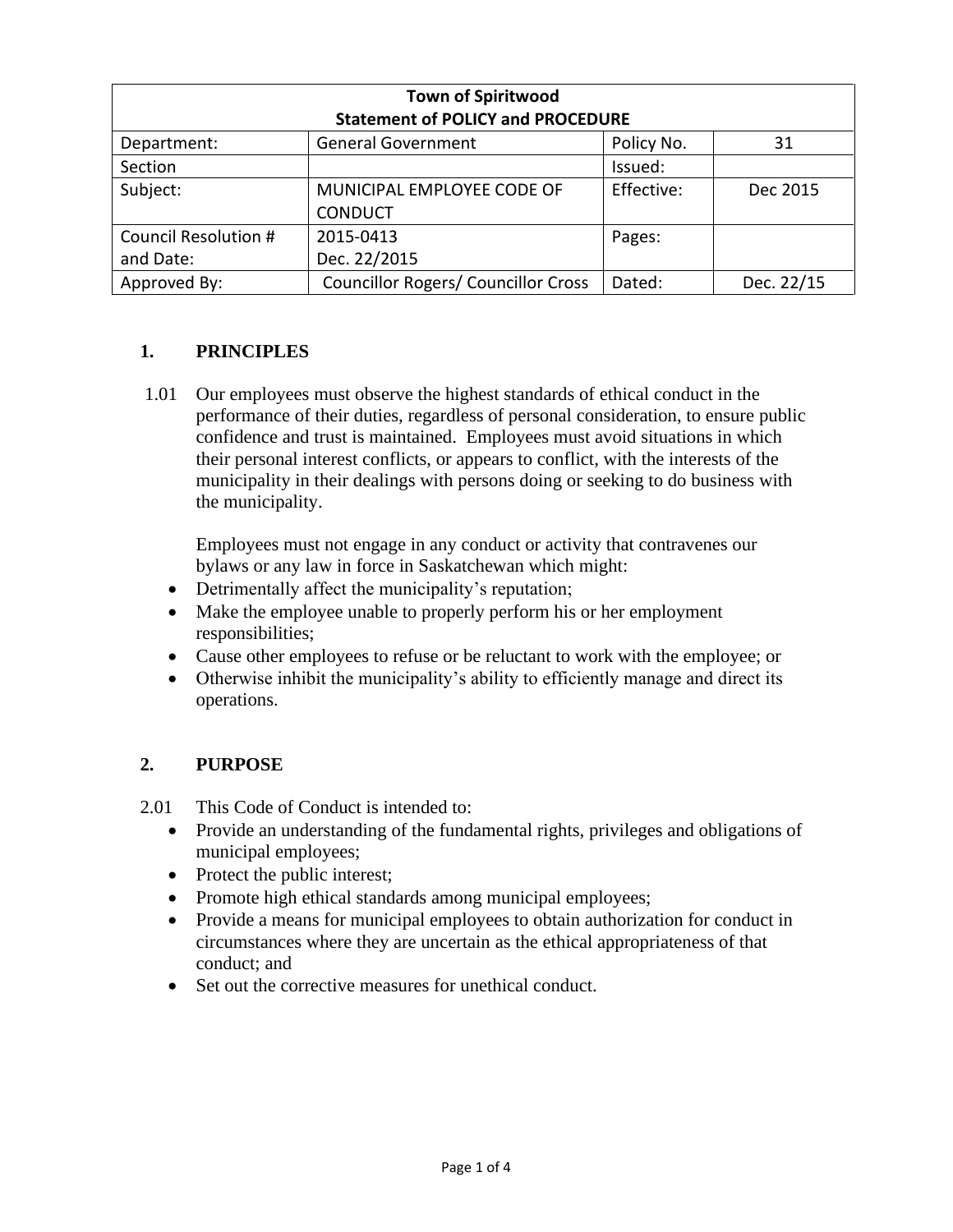# **3. CONFIDENTIALITY**

3.01 Every municipal employee must hold in strict confidence all information of a confidential nature acquired in the course of his or her employment with the municipality. Confidential information means information that is not part of the public domain and information designated by council as confidential, such as personal information, internal policies, items under any legal proceeding, etc.

Without restricting the scope of this principle, it is considered a breach of the Code of Conduct for an employee to use information that is obtained as a result of his or her employment and that is not available to the public to:

- Further, or seek to further, his or her private interests or those of his or her family; or
- Seek to improperly further another person's private interests.

## **4. USE OF INFLUENCE**

4.01 The municipality strives to ensure fairness and objectivity in its decision-making process.

Without restricting the scope of this principle, it is considered a breach of the Code of Conduct for an employee to use his or her position to seek to influence a decision of another person so as to:

- Further, or seek to further, his or her private interests or those of his or her family; or
- Seek to improperly further another person's private interests.

## **5. RESPECTFUL WORKPLACE**

5.01 The municipality is committed to sustaining a vibrant, healthy, safe and caring work environment for its employees. Employees will perform their duties with honesty and integrity and in a manner that is helpful, respectful and courteous.

Employees shall not discriminate against or harass others including fellow employees, the public, contractors or members of Council.

# **6. POLITICAL AND COMMUNITY ACTIVITY**

6.01 To ensure public trust in the municipality, employees must be and appear to be, both personally impartial and free of undue political influence in the exercise of their official duties.

Employees need to exercise good judgement when involved with outside interests.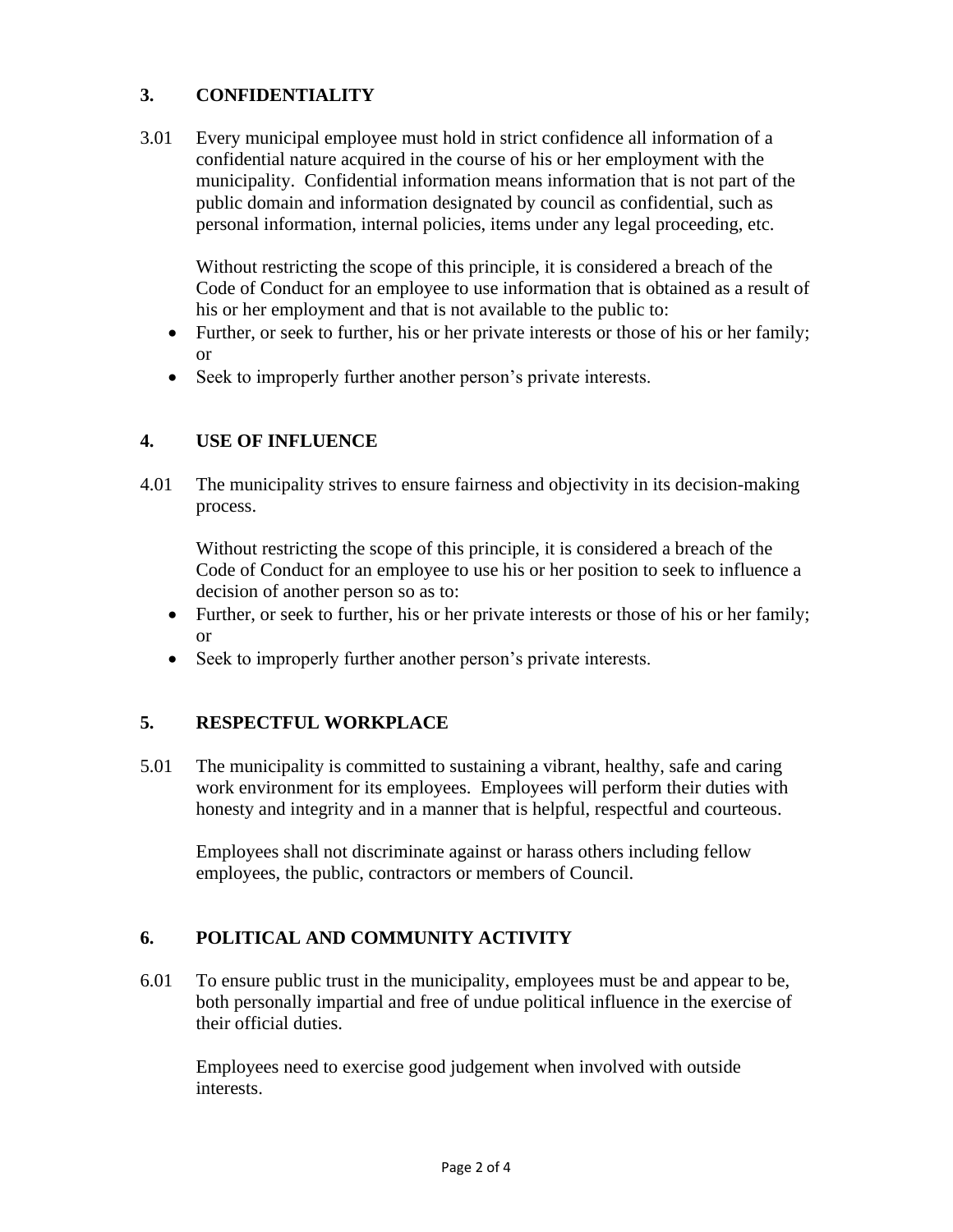### **7. USE OF MUNICIPAL TECHNOLOGY**

7.01 Technology resources are to be used primarily for municipal business purposes to safeguard and protect the municipality's assets and information.

Employees shall avoid accessing web sites or engaging in email exchanges that could be considered inappropriate.

#### **8. USE OF MUNICIPAL ASSETS**

8.01 Employees will safeguard and protect municipal assets. They will use municipal property, equipment, supplies or services for the performance of municipal duties or as otherwise approved by Council.

### **9. ACCEPTANCE OF GIFTS**

9.01 Employees shall not accept or provide any gift or favour in exchange for special consideration or influence, or where it may be perceived to be in exchange for special treatment other than the normal exchange of gifts between persons doing business together or the normal presentation of gifts to persons participating in public functions.

Accepting lunch, or small gifts such as caps, mugs, etc. used as promotional items are considered a normal exchange of gifts doing business together.

### **10. PROCEDURES**

- 10.01 Every employee, in the discharge of his or her duties and at all times, shall comply with *The Freedom of Information and Protection of Privacy Act*.
- 10.02 Employees are expected to comply with the Code of Conduct. Employees have a responsibility to request an interpretation of the Code from the municipality's senior administrative official (the Administrator) if they are unsure whether their behavior, circumstances, or interests contravene the Code.

Where an employee suspects that he or she is, or may potentially be, in conflict with any of the provisions of the Code, the employee must disclose the conflict or potential conflict in writing, to:

- His or her direct supervisor, in the case of any employee; or
- Council or the Personnel Committee in the case of the Administrator.

The disclosure should include a detailed description of the conflict or potential conflict.